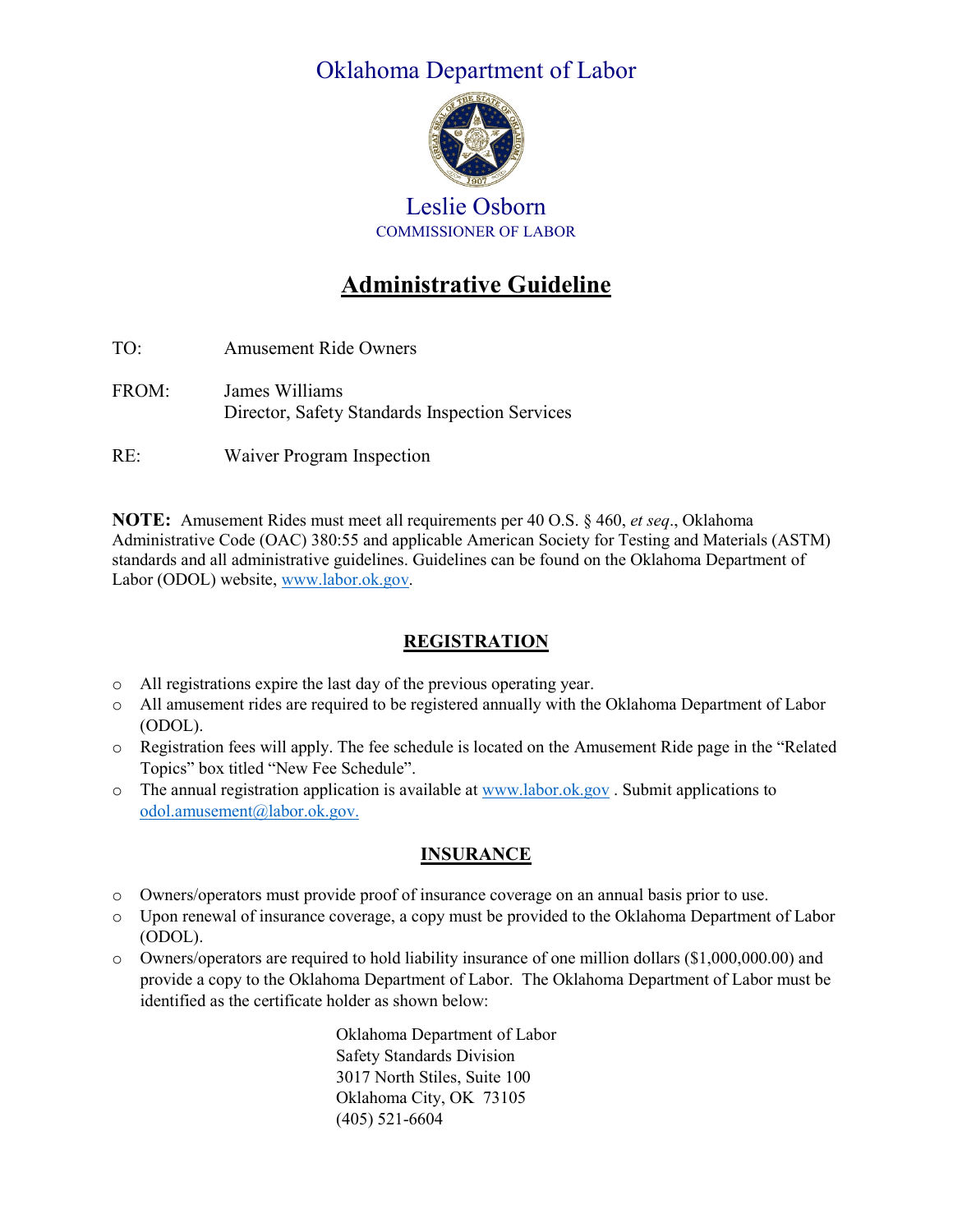### **WAIVER APPLICATION**

- o Qualifications for approval:
	- Must be in good standing with the Oklahoma Department of Labor.
	- Have at least 1 year of verifiable history with Oklahoma Department of Labor.
	- No late payments from previous year
- o The waiver packet can be obtained at [www.labor.ok.gov](http://www.labor.ok.gov/) or by calling (405) 521-6100 / (405) 521 6604. Submit application to [odol.amusement@labor.ok.gov.](mailto:odol.amusement@labor.ok.gov)
- o Owners may apply for a waiver inspection for Temporary **complex rides** if the following apply:
	- National Association of Amusement Ride Safety Officials (NAARSO) Level I inspector on staff.
	- Complete and pass an Oklahoma Department of Labor Amusement Ride Law exam every three years with a minimum score of 90%.
	- Submit event itinerary with a minimum of five (5) scheduled events.
- o Owners may apply for a waiver inspection for Temporary **non-complex rides** if the following apply:
	- A Temporary noncomplex ride is a ride that can be set up by one (1) person in one hour or less.
	- Complete and pass an Oklahoma Department of Labor Amusement Ride Law exam every three years with a score of 90% or higher.
	- Submit event itinerary with a minimum of five (5) scheduled events.
- o An itinerary of all booked events for the year of the application must be provided to the Oklahoma Department of Labor.
	- Each itinerary event submitted must list all rides scheduled to be set up
	- All itinerary updates, changes or cancellations must be reported to the Oklahoma Department of Labor:

Oklahoma Department of Labor Safety Standards Division 3017 North Stiles, Suite 100 Oklahoma City, OK 73105 Business Hours- M-F/8-5 - (405) 521-6604 After Hours/Weekend/Holiday - (405) 343-9815 [odol.amusement@labor.ok.gov](mailto:odol.amusement@labor.ok.gov)

- o Maintenance and inspection records, including records for any waivered inspections must be maintained on-site for review by Oklahoma Department of Labor, electronic or hard copies are acceptable.
- o Daily inspections must be supervised by the waiver inspector on record, even when an ODOL inspector is on site.
- o Waiver inspection approval will be granted after the first initial Oklahoma Department of Labor state inspection has been conducted.
	- Initial inspection of all rides submitted in the waiver packet ride list will be conducted at the owner's place of business or first set up for traveling carnivals.
	- Oklahoma Department of Labor will conduct two midseason inspections. The owner will be notified the day prior to inspection.
	- Oklahoma Department of Labor will conduct an end of year seasonal safety audit of all records during the operating season.